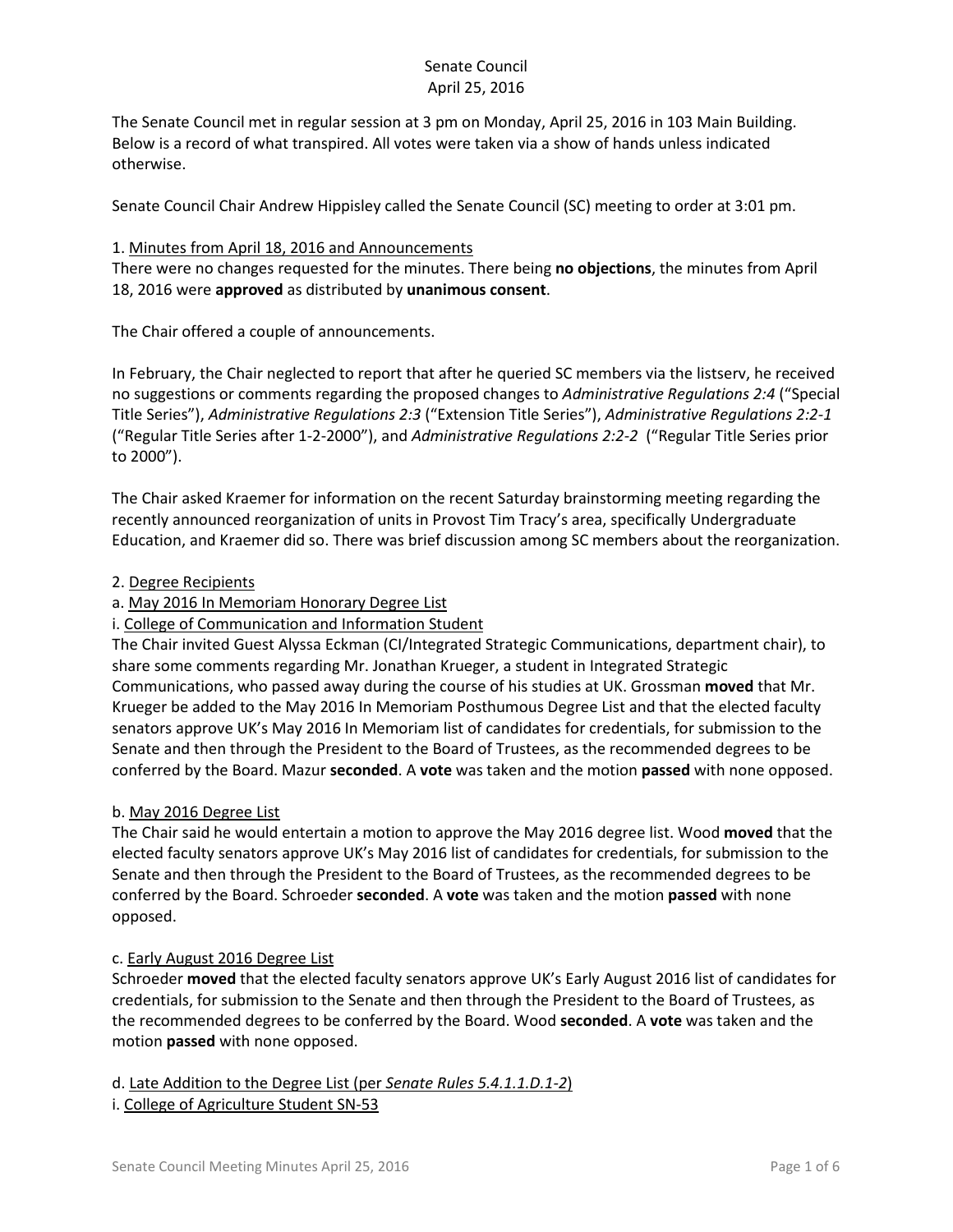Guest Larry Grabau (AG/Plant and Soil Sciences, associate dean for academic programs) explained that someone in his officer erroneously entered the degree application for December 2016 instead of December 2015.

Brown **moved** that student SN-53 be added to the December 2015 degree list and Wilson **seconded**. A **vote** was taken and the motion **passed** with none opposed.

# 3. Committee Reports

# a. Senate's Academic Programs Committee (SAPC) - Margaret Schroeder, Chair

# i. Proposed BLS Bachelor of Liberal Studies

Schroeder, chair of the Senate's Academic Programs Committee (SAPC), explained the proposal. Guests Anna Bosch (AS/English, associate dean for undergraduate programs) and Christia Spears-Brown (AS/Psychology) answered questions from SC members. There were a number of questions from SC members about the purpose, rigor, and target audience for the proposed degree. The Chair said that the **motion** from the SAPC was a recommendation that the Senate approve, for submission to the Board of Trustees, the establishment of a new BLS degree with a major in Liberal Studies, in the College of Arts and Sciences. Because the motion came from committee, no **second** was required.

A **vote** was taken and the motion **passed** with none opposed.

# ii. Proposed BS Digital Media and Design

Schroeder explained the proposal; College of Fine Arts Dean Michael Tick, guest, and Guest Rob Jensen (FA/Art and Visual Studies) answered questions. The **motion** from the SAPC was a recommendation that the University Senate approve, for submission to the Board of Trustees, the establishment of a new BS degree in Digital Media and Design, in the School of Art and Visual Studies within the College of Fine Arts. Because the motion came from committee, no **second** was required. A **vote** was taken and the motion **passed** with none opposed.

# iii. Proposed New Undergraduate Certificate in Universal Design

Schroeder explained the proposal. Guest Harold Kleinert, former director of the Human Development Institute, and Guest Ben Withers (associate provost for undergraduate education) answered questions from SC members. All the questions pertained to the proposed home academic unit, Undergraduate Education, which was part of the recently announced, Provost-led structural reorganization. (McCormick suggested that the SAOSC be tasked with reviewing the reorganization.)

A **vote** was taken and the motion **passed** with none opposed.

SC members again discussed the reorganization in the Provost's area [Undergraduate Education, Enrollment Management, Student Affairs, the International Center, and the Center for Learning and Teaching]. Some SC members expressed concern about the reorganization in general, as well as with the Provost's lack of explicit consultation with SC. Discussion turned to having a SC-named liaison between the SC and the Provost's reorganization committee. Although a couple of SC members had attended the first meeting, they had not attended as SC representatives. Wood **moved** to ask the Provost to appoint chair-elect McCormick as a liaison from the SC to the committee considering the reorganizations in the Provost's area. Mazur **seconded**. There being no further discussion, a **vote** was taken and the motion **passed** with none opposed.

# b. Senate's Academic Organization and Structure Committee (SAOSC) - Ernie Bailey, Chair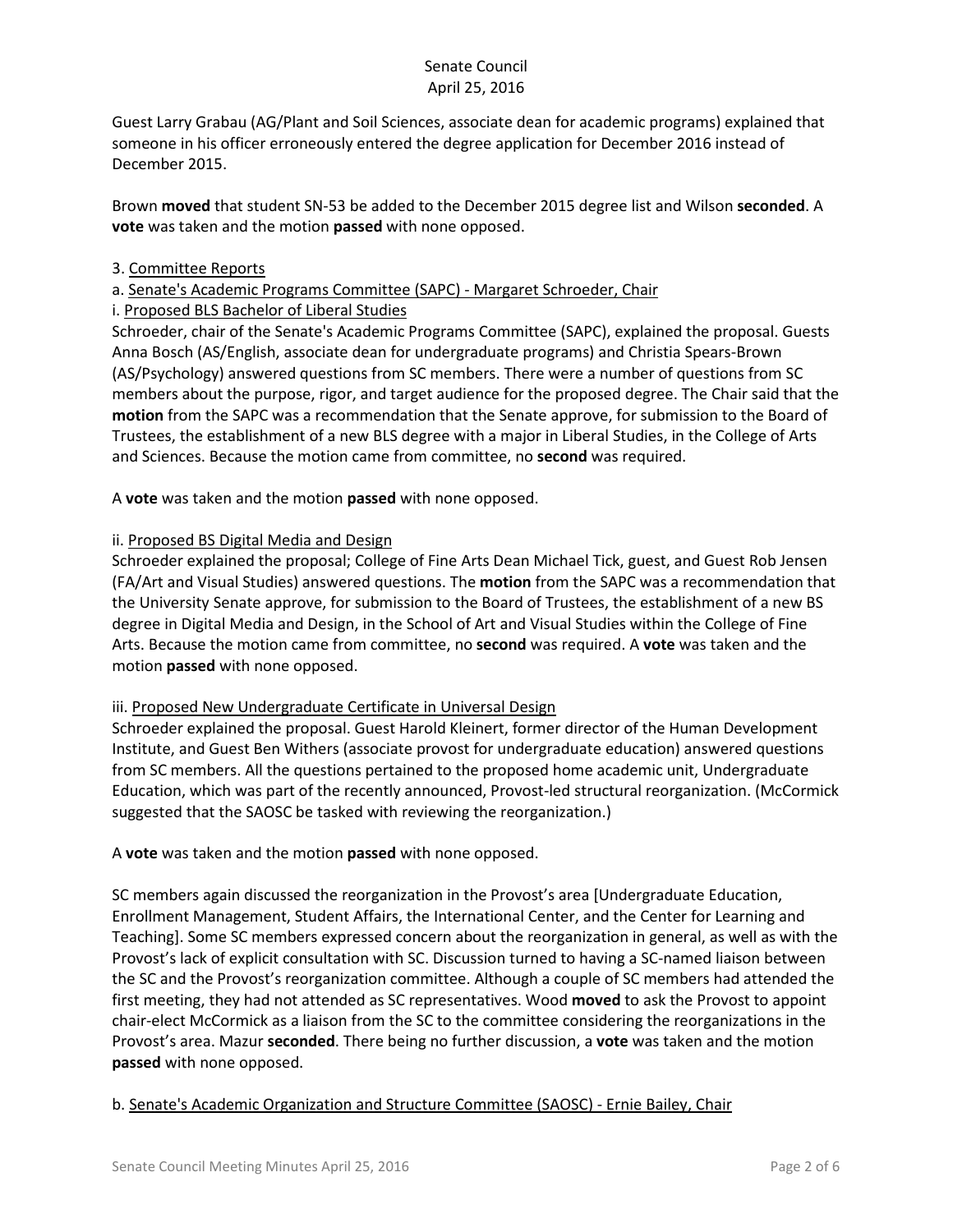Bailey, chair of the Senate's Academic Organization and Structure Committee (SAOSC), commented that in discussions with the contact persons for the two items on the day's agenda, both groups commented that while they followed the procedures set out in *Administrative Regulations 1:3* ("Policies and Guidelines Related To Multidisciplinary Centers and Institutes") and thought their proposals were complete, they found out very late in the process that such proposals also need to be routed through the Senate – *AR 1:3* is silent on the role that Senate plays. Bailey said that there should be a clear process outline in the *AR*. The Chair said that particular regulation has now been revised and would be sent to Senate for endorsement in the near future so that it matched the language in the *SR*. Bailey noted that the SAOSC has different requirements for information, in addition to what is included in *AR 1:3*, but noted that the contact persons for today's items were very nice about the need for additional paperwork and related documentation.

#### i. Proposed New Sports Medicine Research Institute

The Chair said that College of Health Sciences Dean Scott Lephart and John Abt (HS/Rehabilitation Science) were present as guests and prepared to answer questions from SC. Bailey explained the proposal for a new Sports Medicine Research Institute (SMRI) and noted that he intended to remove the "draft" language in the SAOSC's support letter. Bailey said that a faculty member, Davy Jones (ME), had contacted him over the weekend to let him know that while the SAOSC did a good job reviewing the academic aspects of the proposal, it had not reviewed aspects such as infrastructure and resources. Furthermore, according to Jones, the SAOSC needed to provide two motions, one to approve based on academic merits and a second motion to endorse, based on nonacademic merits. Bailey noted that Jones had also submitted suggestions for changes to wording, although one of the suggestions was not in compliance with *AR 1:3*, which requires that centers comprised of faculty from multiple colleges should report to the Vice President for Research, not the college dean. Bailey added that Jones made additional suggestions regarding specific wording within the proposal, which he shared with the contact person. There was much discussion regarding who the center would and should report to.

There was discussion among SC members and guests regarding who the center should report to. Bailey noted that the SAOSC had only put forward one motion so he was not comfortable assuming that the SAOSC supported using both motions. Therefore, Bailey said he would move the motion and not bring it forth from committee. Bailey **moved** to approve the proposed new Sports Medicine Research Institute based on its academic merits. He added that it had unanimous approval from the SAOSC. McCormick **seconded**. Wood **moved to amend** the motion such that approval was contingent upon a revision of the proposal to include clarification on the voting faculty of the educational unit and time equivalence assigned to SRMI-affiliated faculty. Brown **seconded**. There was additional discussion and a little confusion among SC members about needing to take two votes. Dean Lephart said he was happy to make the suggested revisions. A **vote** was taken on the motion to amend the motion and the motion to amend **passed** with none opposed. A **vote** was taken on the motion to approve (based on academic merits) the proposal for a new Sports Medicine Research Institute if it is revised to include clarification on the voting faculty of the educational unit and time equivalence assigned to SRMI-affiliated faculty. The motion **passed** with none opposed.

Bailey said that the second motion pertained to endorsement of the proposal based on non-academic merits. SC members continued the discussion on whether the SRMI should officially report to the College of Health Sciences Dean, to the Provost, or to the Vice President for Research. McCormick **moved** to recommend that Senate endorse the proposed Sports Medicine Research Institute based on its non-academic merits, with the SMRI director reporting to the College of Health Sciences dean. Porter **seconded**. Discussion about the appropriate reporting structure continued, with Bailey noting that while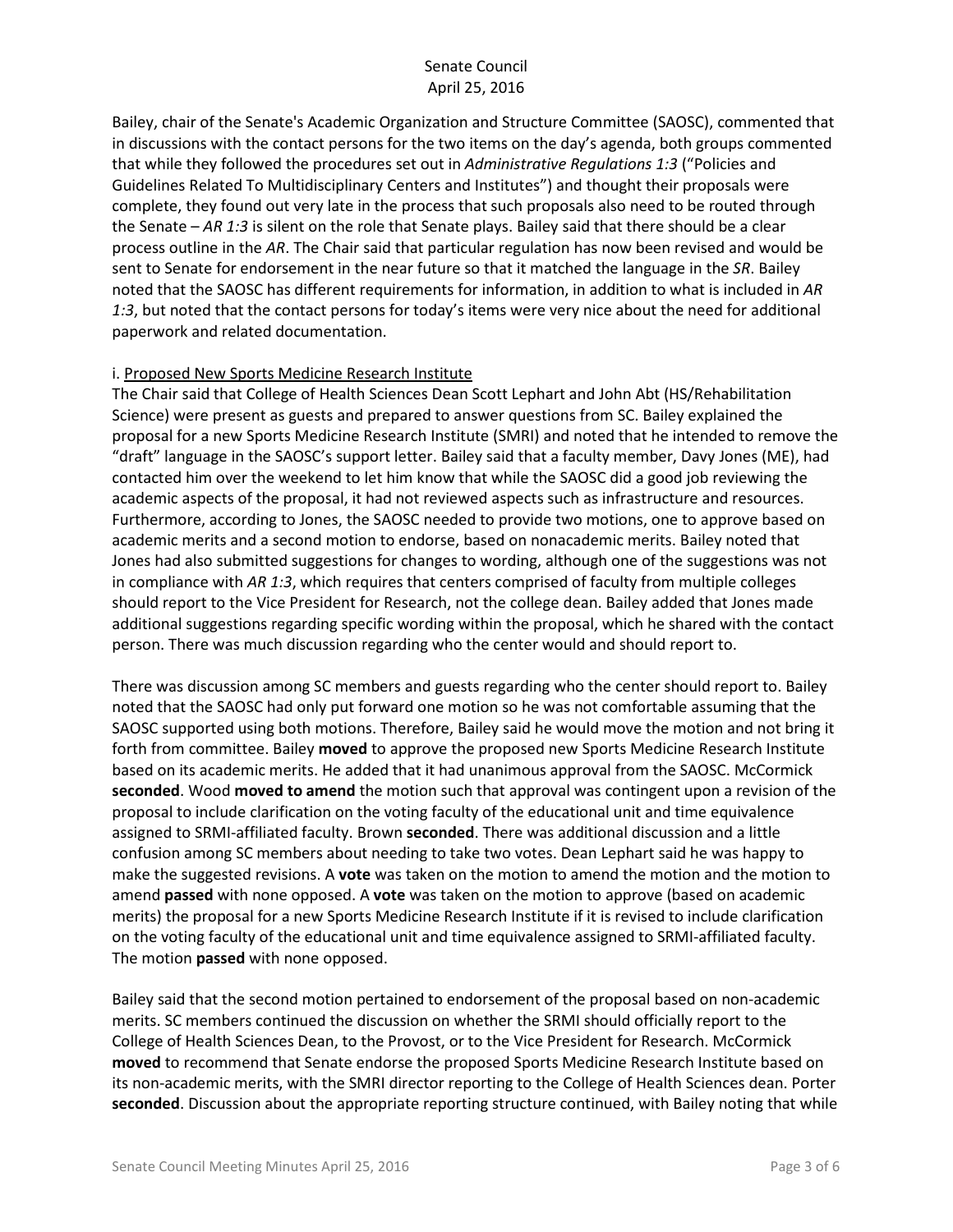the AR does not allow a center with multiple colleges involved to report to a college dean, it made sense in this case because the Health Sciences dean was providing all the funding for the institute in question. SC members noted other existing centers/institutes (Sanders-Brown Center on Aging and Spinal Cord and Brain Injury Research Center) included faculty from multiple colleges yet reported to a college dean. Questions about why two motions were necessary continued to be raised. Bailey suggested leaving the reporting structure as is [reporting to the Health Sciences dean] and that Provost Tim Tracy would need to straighten out the matter and make reporting relationships consistent. There was brief, additional discussion. A **vote** was taken and the motion **passed** with none opposed. Dean Lephart thanked SC and noted he would be happy to talk with Bailey in the future about how to make the center/institute proposal process more transparent and simple to navigate.

#### ii. Proposed New Institute for Biomedical Informatics

Bailey explained the proposal, noting that it had enthusiastic support from the SAOSC. He said that this proposal would also need to have a motion to approve and a motion to endorse. Bailey noted that a faculty member, Davy Jones (ME), had also submitted suggestions for changes to wording in this proposal (clarification of the voting faculty of the educational unit, time equivalence assigned to IBIaffiliated faculty, and where the IBI would report). SC members and Guests GQ Zhang (ME/Internal Medicine) and Jeffrey Talbert (PH/Pharmacy Practice and Science) at length the issue of where the proposed Institute for Biomedical Informatics (IBI) should be housed. Wood **moved** to approve the proposed Institute for Biomedical Informatics based on its academic merits and subject to a revision to include the suggested changes and Bailey **seconded**. A **vote** was taken and the motion **passed** with none opposed.

Wilson **moved** to endorse the proposed Institute for Biomedical Informatics based on its non-academic merits and Porter **seconded**. A **vote** was taken and the motion **passed** with none opposed. Bailey suggested he and Zhang meet in the near future to discuss how to improve the approval process and Zhang was amenable to that.

#### c. Senate's Admissions and Academic Standards Committee (SAASC) - Scott Yost, Chair

#### i. Proposed Changes to *Senate Rules 4.2.3.3* ("College of Medicine")

Guest Scott Yost, chair of the Senate's Admissions and Academic Standards Committee (SAASC), explained the proposal, noting that it was similar to what the College of Pharmacy did a few years back – changing to a more holistic admissions process and moving required coursework information to the Bulletin. Grossman said that he made a similar comment when Pharmacy proposed their change – admissions requirements are traditionally included in the *SR* because the Senate has to approve admissions policies. He said that he wanted SC members to recognize that they would be giving up oversight of those admissions policies in Medicine by approving the proposal. There was extensive discussion among SC members and Guest Chris Feddock (ME/Internal Medicine, assistant dean for medical education) about what the proposed change would mean in terms of Senate oversight and the *SR*. Ms. Brothers commented that if SC approved the change, it would not be clear if Senate would need to be involved in changes to admissions requirements that were not in the *SR* – the charge to the SAASC gives them purview over Sections IV and V of the *SR*, but it would not be clear if the part of the admission policy removed from the *SR* (specific course requirements) would still be under Senate authority. Ms. Brothers added that the Senate did not have purview over the Graduate School Bulletin so it would be unlikely to have purview over whatever document the course-specific admissions policy was in.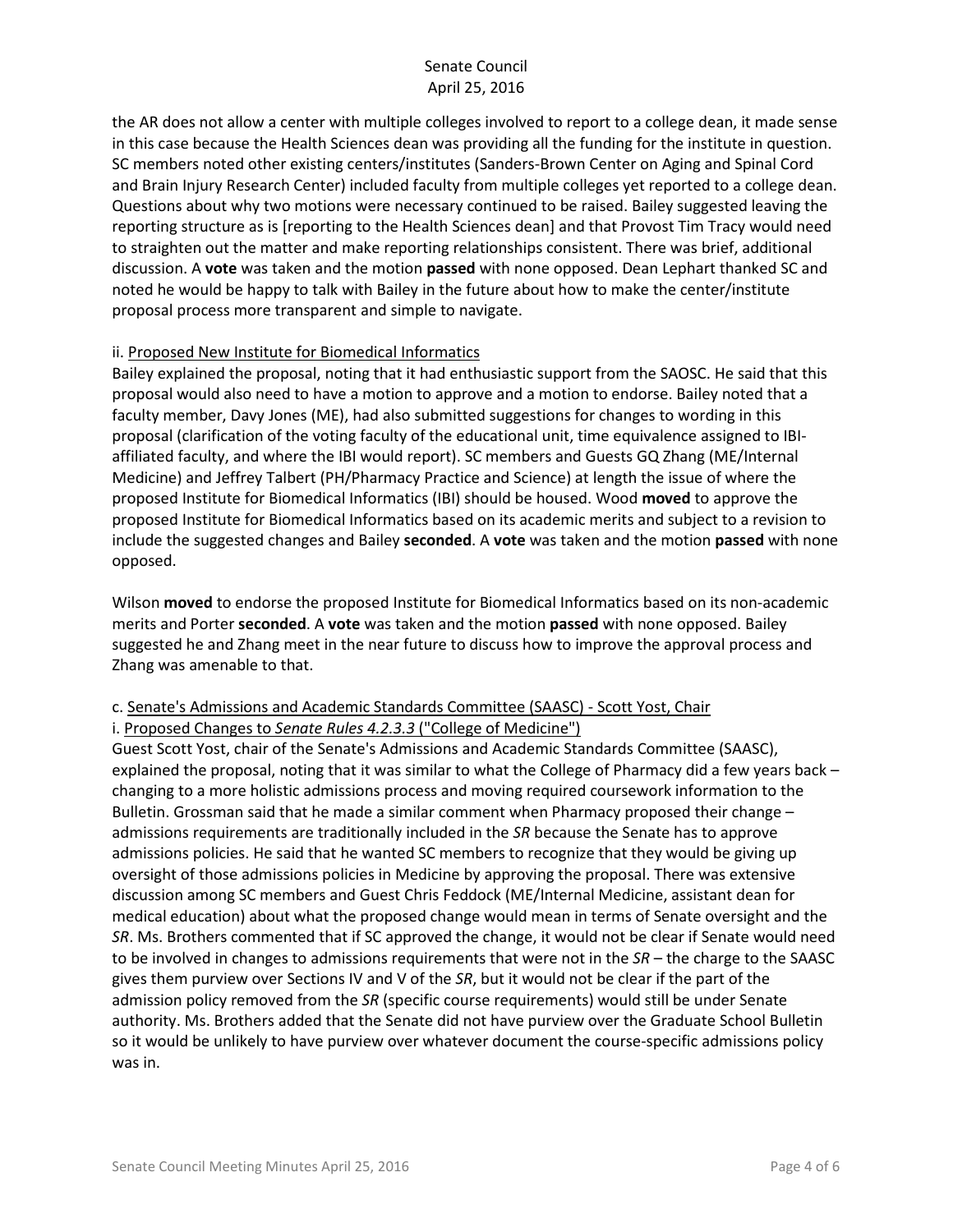SC members discussed whether it was appropriate to allow a program to make admissions-related changes, particularly if the purpose of removing the language from the *SR* was to make it easier to change such requirements. Yost commented that the only aspect of admissions that was being removed was the pre-med coursework, not the entire admissions policy. Some SC members thought the proposed change was acceptable while others were concerned about removing pre-med coursework from the *SR*, even if such changes were considered to be minor by the MD program faculty. In response to a question from Brown about who makes decisions on pre-med coursework, Feddock replied that a committee of faculty (the curriculum committee) makes a recommendation to the faculty-led admissions committee, after which the recommendation is heard by the College of Medicine faculty council. The proposal was a combined recommendation from the curriculum committee and the admissions committee. After a few additional comments, a **vote** was taken and the motion **passed** with five in favor and two abstained.

# ii. Update on Review of GCCR's Proposed Assessment Plan and Substitution Policy

Yost explained the SAASC's review of the Graduation Composition and Communication requirement (GCCR) that would be inserted into the *SR*. He noted that SC had already approved the policies in principle. The SAASC recommended the addition of one paragraph from the policy into the *SR*, along with a few changes to clarify intent, but there were no substantive changes. The Chair said that the **motion** from the SAASC was a recommendation to approve the proposed changes to *SR 5.4.3.1*  ("Composition and Communication"). Because the motion came from committee, no **second** was required. There were no questions from SC members. A **vote** was taken and the motion **passed** with none opposed and one abstaining.

# d. Senate's Research and Graduate Education Committee - Mark Lauersdorf, Chair

# i. Report on Graduate School

The Chair welcomed Guest Mark Lauersdorf, chair of the Senate's Research and Graduate Education Committee (SRGEC), who reported on the SRGEC's report on proposed decentralization of some aspects of the Graduate School. The concerns raised by SRGEC in the report regarding proposed decentralization of Graduate School responsibilities were largely echoed by SC members.

As discussion was winding down, Mazur suggested that it would be helpful to know what problem had instigated the conversation about decentralization of Graduate School responsibilities. The Chair said it was within the purview of the SC to charge the SRGEC to look into the matter further. Wood suggested that the SRGEC report back to the SC on the underlying motivations for any proposed change in the structure and function of the Graduate School. Wood added that she would forward a previous report on the Graduate School, conducted during the tenure of then-provost Christine Riordan, to Lauersdorf for him and his committee to review. No vote was taken on the proposed SRGEC charge but no SC members spoke against it. Wood concurred with Porter's assertion that the gist of the charge was essentially for the SRGEC to sit down and talk to Provost Tim Tracy or with his designee. Lauersdorf noted that he would not be on Senate after the end of the spring semester but the Chair said the *Senate Rules* would permit a non-senator to chair the SRGEC.

# 4. Tentative Senate Agenda for May 2, 2016

SC members discussed the proposed tentative University Senate (Senate) agenda. There were no objections to the Chair's suggestion that the meeting start at 2 pm instead of the typical 3 pm start time. McCormick suggested having the Provost attend to talk about his proposed restructuring.